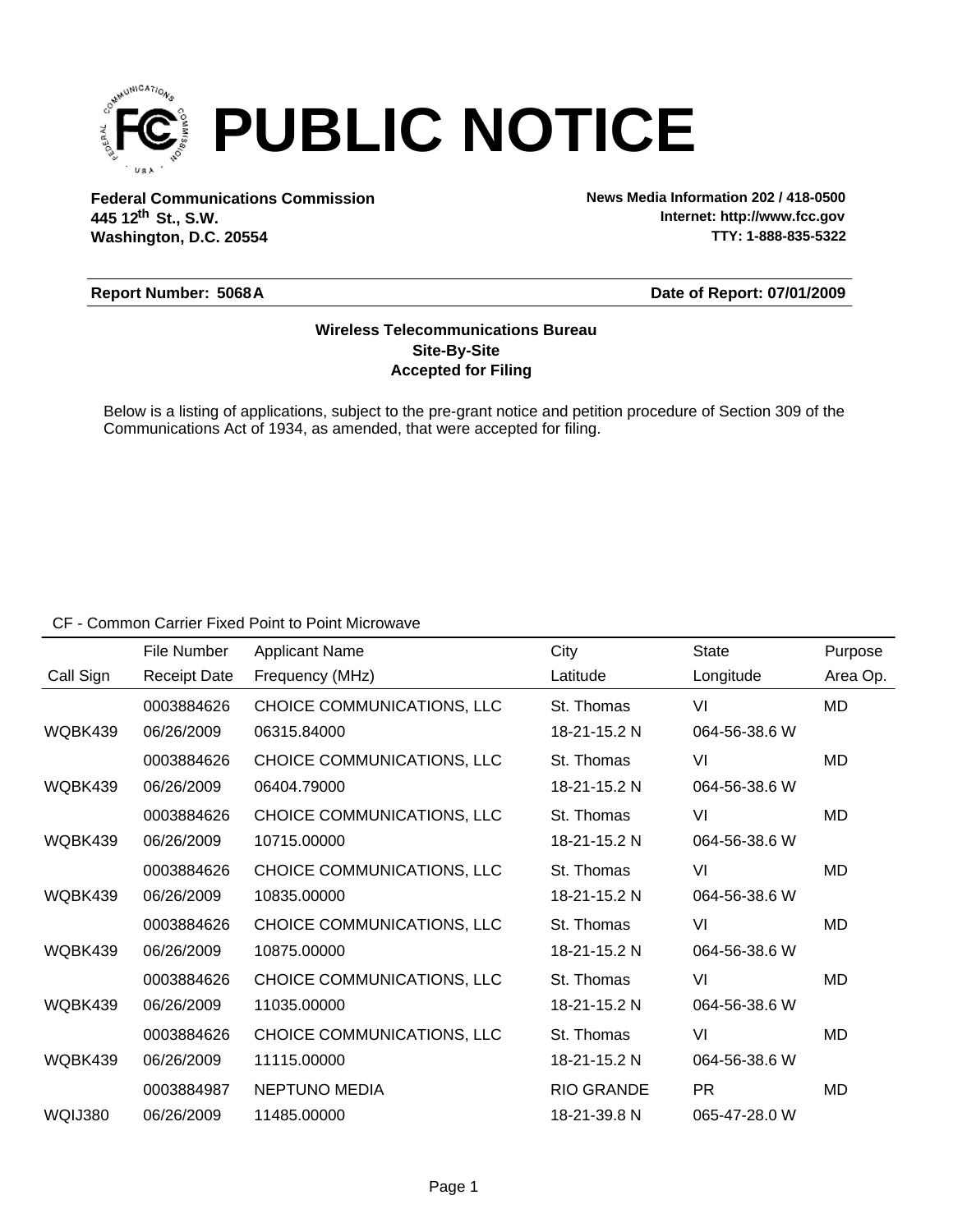# CF - Common Carrier Fixed Point to Point Microwave

|                | File Number         | <b>Applicant Name</b> | City               | State         | Purpose   |
|----------------|---------------------|-----------------------|--------------------|---------------|-----------|
| Call Sign      | <b>Receipt Date</b> | Frequency (MHz)       | Latitude           | Longitude     | Area Op.  |
|                | 0003884987          | <b>NEPTUNO MEDIA</b>  | <b>RIO GRANDE</b>  | PR.           | MD        |
| WQIJ380        | 06/26/2009          | 11565.00000           | 18-21-39.8 N       | 065-47-28.0 W |           |
|                | 0003884990          | <b>NEPTUNO MEDIA</b>  | <b>UTUADO</b>      | <b>PR</b>     | MD.       |
| WQEQ863        | 06/26/2009          | 06226.89000           | 18-17-22.1 N       | 066-39-37.3 W |           |
|                | 0003884990          | <b>NEPTUNO MEDIA</b>  | <b>UTUADO</b>      | PR.           | MD        |
| <b>WQEQ863</b> | 06/26/2009          | 06286.19000           | 18-17-22.1 N       | 066-39-37.3 W |           |
|                | 0003884990          | <b>NEPTUNO MEDIA</b>  | <b>UTUADO</b>      | <b>PR</b>     | MD.       |
| WQEQ863        | 06/26/2009          | 10755.00000           | 18-17-22.1 N       | 066-39-37.3 W |           |
|                | 0003884988          | <b>NEPTUNO MEDIA</b>  | Fajardo            | PR.           | <b>NE</b> |
|                | 06/26/2009          | 11075.00000           | 18-20-00.8 N       | 065-40-20.5 W |           |
|                | 0003884989          | <b>NEPTUNO MEDIA</b>  | ARECIBO CELLULI PR |               | NE.       |
|                | 06/26/2009          | 11245.00000           | 18-25-25.0 N       | 066-43-03.0 W |           |

|                | File Number         | <b>Applicant Name</b>                 | City                     | <b>State</b>  | Purpose   |
|----------------|---------------------|---------------------------------------|--------------------------|---------------|-----------|
| Call Sign      | <b>Receipt Date</b> | Frequency (MHz)                       | Latitude                 | Longitude     | Area Op.  |
|                | 0003884468          | <b>CLEARWIRE SPECTRUM HOLDINGS II</b> | Killeen                  | <b>TX</b>     | <b>MD</b> |
| <b>WQIM886</b> | 06/26/2009          | 10815.00000                           | 31-07-27.5 N             | 097-39-52.6 W |           |
|                | 0003884468          | <b>CLEARWIRE SPECTRUM HOLDINGS II</b> | Killeen                  | <b>TX</b>     | <b>MD</b> |
| <b>WQIM886</b> | 06/26/2009          | 19475.00000                           | 31-07-27.5 N             | 097-39-52.6 W |           |
|                | 0003884501          | <b>CLEARWIRE SPECTRUM HOLDINGS II</b> | <b>PANHANDLE</b>         | <b>TX</b>     | <b>MD</b> |
| <b>WQIM893</b> | 06/26/2009          | 11325.00000                           | 35-20-19.8 N             | 101-23-49.7 W |           |
|                | 0003884501          | <b>CLEARWIRE SPECTRUM HOLDINGS II</b> | <b>PANHANDLE</b>         | <b>TX</b>     | <b>MD</b> |
| <b>WQIM893</b> | 06/26/2009          | 11465.00000                           | 35-20-19.8 N             | 101-23-49.7 W |           |
|                | 0003884501          | <b>CLEARWIRE SPECTRUM HOLDINGS II</b> | <b>PANHANDLE</b>         | <b>TX</b>     | MD        |
| <b>WQIM893</b> | 06/26/2009          | 11505.00000                           | 35-20-19.8 N             | 101-23-49.7 W |           |
|                | 0003884594          | Clearwire Spectrum Holdings II, LLC   | <b>CORPUS CHRISTI TX</b> |               | <b>MD</b> |
| <b>WQGV575</b> | 06/26/2009          | 10735.00000                           | 27-45-11.5 N             | 097-27-18.7 W |           |
|                | 0003884594          | Clearwire Spectrum Holdings II, LLC   | <b>CORPUS CHRISTI TX</b> |               | <b>MD</b> |
| WQGV575        | 06/26/2009          | 19360.00000                           | 27-45-11.5 N             | 097-27-18.7 W |           |
|                | 0003884599          | Clearwire Spectrum Holdings II, LLC   | Corpus Christi           | <b>TX</b>     | <b>MD</b> |
| WQGU782        | 06/26/2009          | 11015.00000                           | 27-47-27.6 N             | 097-27-02.5 W |           |
|                | 0003884599          | Clearwire Spectrum Holdings II, LLC   | Corpus Christi           | <b>TX</b>     | <b>MD</b> |
| WQGU782        | 06/26/2009          | 19560.00000                           | 27-47-27.6 N             | 097-27-02.5 W |           |
|                | 0003884599          | Clearwire Spectrum Holdings II, LLC   | Corpus Christi           | <b>TX</b>     | MD        |
| WQGU782        | 06/26/2009          | 19680.00000                           | 27-47-27.6 N             | 097-27-02.5 W |           |
|                | 0003884604          | <b>CLEARWIRE SPECTRUM HOLDINGS II</b> | <b>AMARILLO</b>          | <b>TX</b>     | MD        |
| <b>WQIM892</b> | 06/26/2009          | 10735.00000                           | 35-13-52.9 N             | 101-46-41.5 W |           |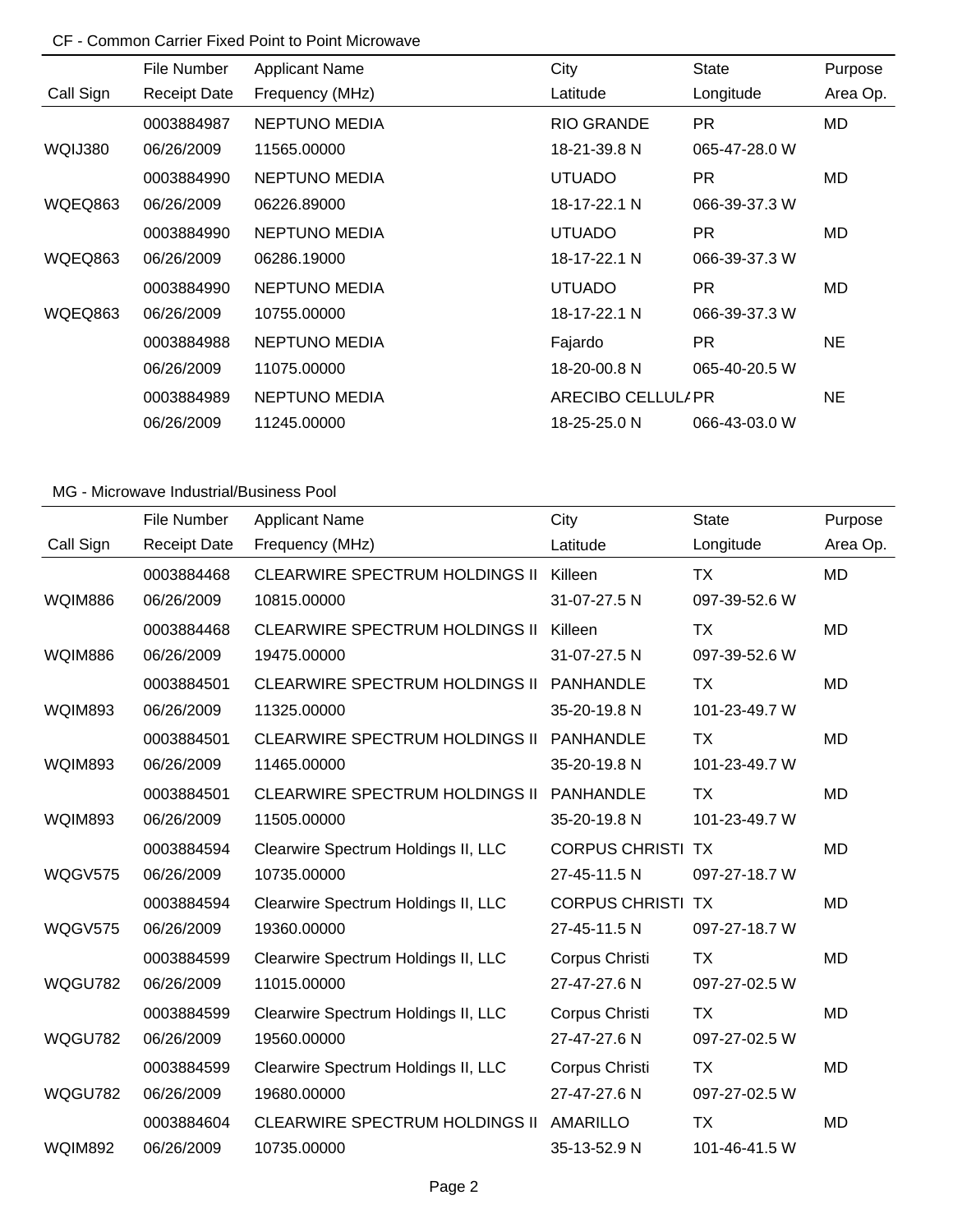|                | File Number         | <b>Applicant Name</b>                    | City               | <b>State</b>  | Purpose   |
|----------------|---------------------|------------------------------------------|--------------------|---------------|-----------|
| Call Sign      | <b>Receipt Date</b> | Frequency (MHz)                          | Latitude           | Longitude     | Area Op.  |
|                | 0003884604          | CLEARWIRE SPECTRUM HOLDINGS II AMARILLO  |                    | TX            | MD        |
| <b>WQIM892</b> | 06/26/2009          | 10795.00000                              | 35-13-52.9 N       | 101-46-41.5 W |           |
|                | 0003884604          | CLEARWIRE SPECTRUM HOLDINGS II           | AMARILLO           | ТX            | MD        |
| <b>WQIM892</b> | 06/26/2009          | 10835.00000                              | 35-13-52.9 N       | 101-46-41.5 W |           |
|                | 0003884625          | Clearwire Spectrum Holdings, LLC         | Amarillo           | TX            | MD        |
| WQFE319        | 06/26/2009          | 11245.00000                              | 35-08-08.0 N       | 101-53-57.6 W |           |
|                | 0003884625          | Clearwire Spectrum Holdings, LLC         | Amarillo           | <b>TX</b>     | <b>MD</b> |
| WQFE319        | 06/26/2009          | 19475.00000                              | 35-08-08.0 N       | 101-53-57.6 W |           |
|                | 0003884625          | Clearwire Spectrum Holdings, LLC         | Amarillo           | TX            | <b>MD</b> |
| WQFE319        | 06/26/2009          | 23075.00000                              | 35-08-08.0 N       | 101-53-57.6 W |           |
|                | 0003884745          | Clearwire Spectrum Holdings II, LLC      | <b>ATLANTA</b>     | GA            | <b>MD</b> |
| <b>WQIS309</b> | 06/26/2009          | 10735.00000                              | 33-59-00.6 N       | 084-09-37.0 W |           |
|                | 0003884745          | Clearwire Spectrum Holdings II, LLC      | <b>ATLANTA</b>     | GA            | <b>MD</b> |
| <b>WQIS309</b> | 06/26/2009          | 10975.00000                              | 33-59-00.6 N       | 084-09-37.0 W |           |
|                | 0003884745          | Clearwire Spectrum Holdings II, LLC      | <b>ATLANTA</b>     | GA            | MD        |
| <b>WQIS309</b> | 06/26/2009          | 11095.00000                              | 33-59-00.6 N       | 084-09-37.0 W |           |
|                | 0003884745          | Clearwire Spectrum Holdings II, LLC      | <b>ATLANTA</b>     | GA            | <b>MD</b> |
| <b>WQIS309</b> | 06/26/2009          | 17815.00000                              | 33-59-00.6 N       | 084-09-37.0 W |           |
|                | 0003884745          | Clearwire Spectrum Holdings II, LLC      | <b>ATLANTA</b>     | GA            | <b>MD</b> |
| <b>WQIS309</b> | 06/26/2009          | 17915.00000                              | 33-59-00.6 N       | 084-09-37.0 W |           |
|                | 0003884745          | Clearwire Spectrum Holdings II, LLC      | <b>ATLANTA</b>     | GA            | <b>MD</b> |
| <b>WQIS309</b> | 06/26/2009          | 18015.00000                              | 33-59-00.6 N       | 084-09-37.0 W |           |
|                | 0003884745          | Clearwire Spectrum Holdings II, LLC      | <b>ATLANTA</b>     | GA            | <b>MD</b> |
| <b>WQIS309</b> | 06/26/2009          | 18115.00000                              | 33-59-00.6 N       | 084-09-37.0 W |           |
|                | 0003884356          | CLEARWIRE SPECTRUM HOLDINGS III Holland  |                    | TX.           | <b>NE</b> |
|                | 06/26/2009          | 10775.00000                              | $30 - 55 - 53.6$ N | 097-31-57.0 W |           |
|                | 0003884356          | CLEARWIRE SPECTRUM HOLDINGS III Holland  |                    | TX.           | <b>NE</b> |
|                | 06/26/2009          | 10815.00000                              | 30-55-53.6 N       | 097-31-57.0 W |           |
|                | 0003884472          | CLEARWIRE SPECTRUM HOLDINGS III MIDLAND  |                    | TX            | <b>NE</b> |
|                | 06/26/2009          | 11505.00000                              | 31-59-42.6 N       | 102-06-12.8 W |           |
|                | 0003884472          | CLEARWIRE SPECTRUM HOLDINGS III MIDLAND  |                    | TX.           | <b>NE</b> |
|                | 06/26/2009          | 21925.00000                              | 31-59-42.6 N       | 102-06-12.8 W |           |
|                | 0003884476          | CLEARWIRE SPECTRUM HOLDINGS III Killeen  |                    | TX            | <b>NE</b> |
|                | 06/26/2009          | 18015.00000                              | 31-06-08.5 N       | 097-44-44.1 W |           |
|                | 0003884476          | CLEARWIRE SPECTRUM HOLDINGS III Killeen  |                    | TX.           | <b>NE</b> |
|                | 06/26/2009          | 21875.00000                              | 31-06-08.5 N       | 097-44-44.1 W |           |
|                | 0003884480          | CLEARWIRE SPECTRUM HOLDINGS III Robstown |                    | TX            | <b>NE</b> |
|                | 06/26/2009          | 10775.00000                              | 27-47-31.5 N       | 097-41-24.7 W |           |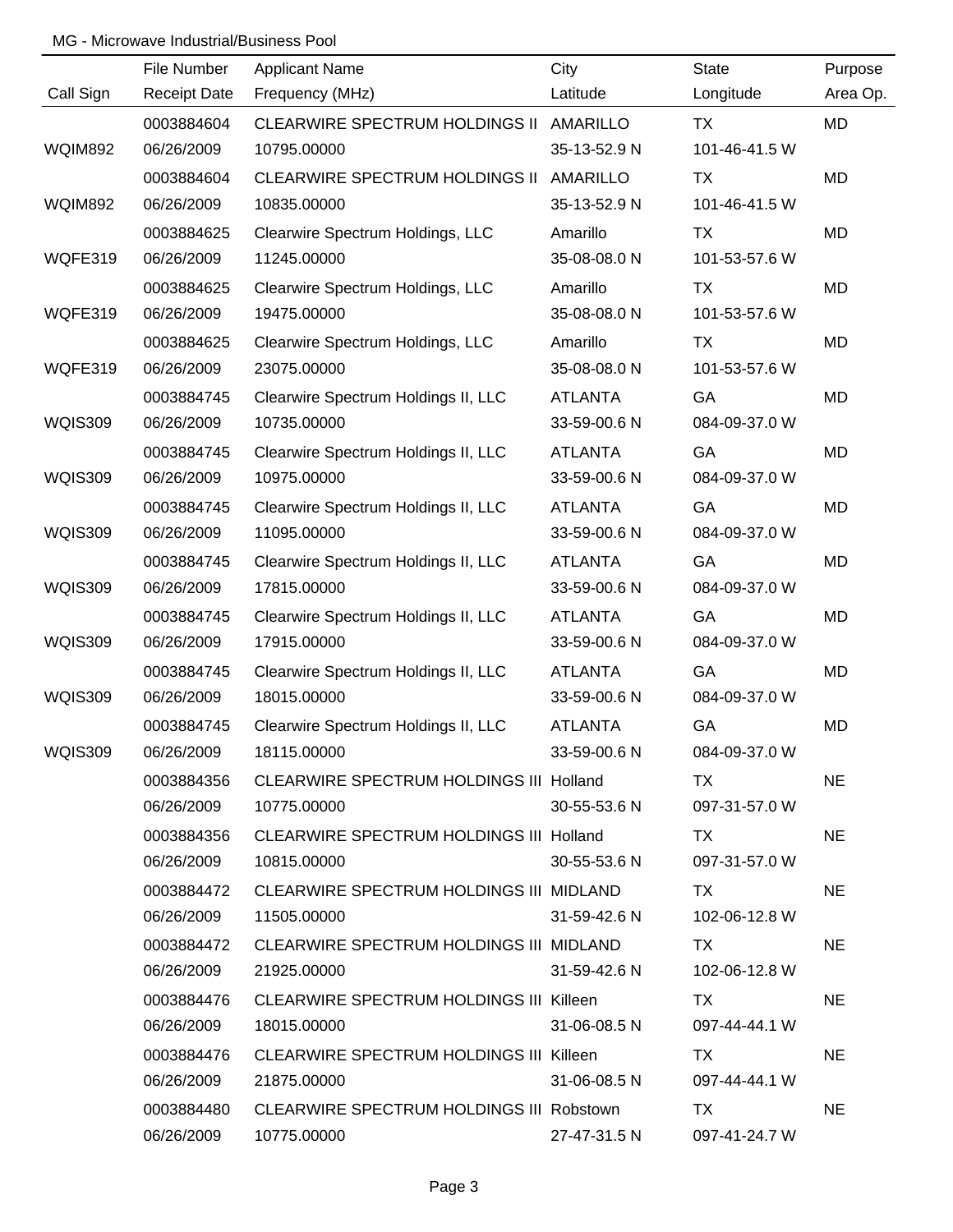|           | File Number         | <b>Applicant Name</b>                           | City         | <b>State</b>  | Purpose   |
|-----------|---------------------|-------------------------------------------------|--------------|---------------|-----------|
| Call Sign | <b>Receipt Date</b> | Frequency (MHz)                                 | Latitude     | Longitude     | Area Op.  |
|           | 0003884480          | CLEARWIRE SPECTRUM HOLDINGS III Robstown        |              | <b>TX</b>     | <b>NE</b> |
|           | 06/26/2009          | 17915.00000                                     | 27-47-31.5 N | 097-41-24.7 W |           |
|           | 0003884481          | CLEARWIRE SPECTRUM HOLDINGS III Amarillo        |              | TX            | <b>NE</b> |
|           | 06/26/2009          | 17815.00000                                     | 35-11-25.1 N | 101-56-31.2 W |           |
|           | 0003884481          | CLEARWIRE SPECTRUM HOLDINGS III Amarillo        |              | TX            | <b>NE</b> |
|           | 06/26/2009          | 23025.00000                                     | 35-11-25.1 N | 101-56-31.2 W |           |
|           | 0003884484          | CLEARWIRE SPECTRUM HOLDINGS III Amarillo        |              | TX            | <b>NE</b> |
|           | 06/26/2009          | 17915.00000                                     | 35-09-39.6 N | 101-55-07.6 W |           |
|           | 0003884484          | CLEARWIRE SPECTRUM HOLDINGS III Amarillo        |              | TX            | <b>NE</b> |
|           | 06/26/2009          | 21975.00000                                     | 35-09-39.6 N | 101-55-07.6 W |           |
|           | 0003884489          | CLEARWIRE SPECTRUM HOLDINGS III MIDLAND         |              | TX            | <b>NE</b> |
|           | 06/26/2009          | 19575.00000                                     | 32-02-04.0 N | 102-04-31.0 W |           |
|           | 0003884489          | CLEARWIRE SPECTRUM HOLDINGS III MIDLAND         |              | TX            | <b>NE</b> |
|           | 06/26/2009          | 19675.00000                                     | 32-02-04.0 N | 102-04-31.0 W |           |
|           | 0003884491          | CLEARWIRE SPECTRUM HOLDINGS III Amarillo        |              | TX            | <b>NE</b> |
|           | 06/26/2009          | 11225.00000                                     | 35-13-00.5 N | 101-37-01.5 W |           |
|           | 0003884491          | <b>CLEARWIRE SPECTRUM HOLDINGS III Amarillo</b> |              | TX            | <b>NE</b> |
|           | 06/26/2009          | 11265.00000                                     | 35-13-00.5 N | 101-37-01.5 W |           |
|           | 0003884496          | CLEARWIRE SPECTRUM HOLDINGS III Robstown        |              | TX            | <b>NE</b> |
|           | 06/26/2009          | 19475.00000                                     | 27-48-48.4 N | 097-38-41.1 W |           |
|           | 0003884496          | CLEARWIRE SPECTRUM HOLDINGS III Robstown        |              | <b>TX</b>     | <b>NE</b> |
|           | 06/26/2009          | 19525.00000                                     | 27-48-48.4 N | 097-38-41.1 W |           |
|           | 0003884588          | CLEARWIRE SPECTRUM HOLDINGS III Corpus Christi  |              | <b>TX</b>     | <b>NE</b> |
|           | 06/26/2009          | 11505.00000                                     | 27-50-26.9 N | 097-32-46.5 W |           |
|           | 0003884588          | CLEARWIRE SPECTRUM HOLDINGS III Corpus Christi  |              | TX            | <b>NE</b> |
|           | 06/26/2009          | 19575.00000                                     | 27-50-26.9 N | 097-32-46.5 W |           |
|           | 0003884591          | CLEARWIRE SPECTRUM HOLDINGS III Corpus Christi  |              | TX.           | <b>NE</b> |
|           | 06/26/2009          | 17965.00000                                     | 27-51-15.0 N | 097-36-15.1 W |           |
|           | 0003884591          | CLEARWIRE SPECTRUM HOLDINGS III Corpus Christi  |              | TX            | <b>NE</b> |
|           | 06/26/2009          | 18015.00000                                     | 27-51-15.0 N | 097-36-15.1 W |           |
|           | 0003884597          | CLEARWIRE SPECTRUM HOLDINGS III Amarillo        |              | TX            | <b>NE</b> |
|           | 06/26/2009          | 21825.00000                                     | 35-11-58.6 N | 101-54-28.8 W |           |
|           | 0003884597          | CLEARWIRE SPECTRUM HOLDINGS III Amarillo        |              | TX            | <b>NE</b> |
|           | 06/26/2009          | 21925.00000                                     | 35-11-58.6 N | 101-54-28.8 W |           |
|           | 0003884602          | <b>CLEARWIRE SPECTRUM HOLDINGS III Amarillo</b> |              | <b>TX</b>     | <b>NE</b> |
|           | 06/26/2009          | 23125.00000                                     | 35-11-54.0 N | 101-52-54.8 W |           |
|           | 0003884608          | CLEARWIRE SPECTRUM HOLDINGS III MIDLAND         |              | <b>TX</b>     | <b>NE</b> |
|           | 06/26/2009          | 17915.00000                                     | 32-02-12.0 N | 102-07-42.0 W |           |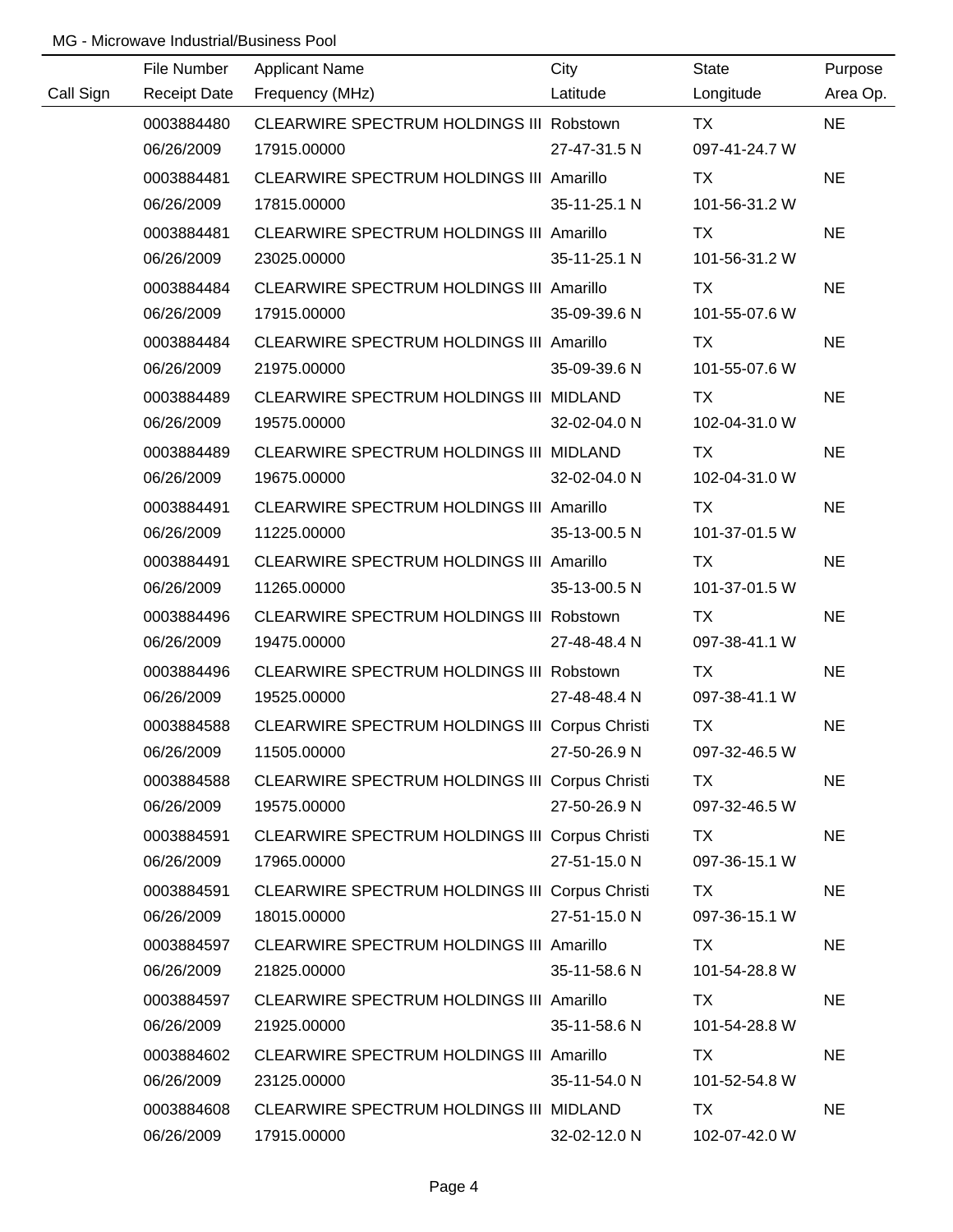|           | File Number | <b>Applicant Name</b>                      | City         | State                       | Purpose   |
|-----------|-------------|--------------------------------------------|--------------|-----------------------------|-----------|
| Call Sign |             | Receipt Date Frequency (MHz)               | Latitude     | Longitude                   | Area Op.  |
|           | 0003884608  | CLEARWIRE SPECTRUM HOLDINGS III MIDLAND    |              | TX TX                       | <b>NE</b> |
|           | 06/26/2009  | 18015.00000                                | 32-02-12.0 N | 102-07-42.0 W               |           |
|           | 0003884611  | CLEARWIRE SPECTRUM HOLDINGS III AMARILLO   |              | TX                          | <b>NE</b> |
|           | 06/26/2009  | 10775.00000                                | 35-16-26.8 N | 101-34-38.8 W               |           |
|           | 0003884611  | CLEARWIRE SPECTRUM HOLDINGS III AMARILLO   |              | TX                          | <b>NE</b> |
|           | 06/26/2009  | 11015.00000                                | 35-16-26.8 N | 101-34-38.8 W               |           |
|           | 0003884615  | CLEARWIRE SPECTRUM HOLDINGS III AMARILLO   |              | TX                          | <b>NE</b> |
|           | 06/26/2009  | 17815.00000                                | 35-13-25.0 N | 101-50-23.0 W               |           |
|           | 0003884619  | CLEARWIRE SPECTRUM HOLDINGS III Robstown   |              | TX                          | <b>NE</b> |
|           | 06/26/2009  | 11225.00000                                | 27-46-41.0 N | 097-34-13.9 W               |           |
|           | 0003884619  | CLEARWIRE SPECTRUM HOLDINGS III Robstown   |              | TX.                         | <b>NE</b> |
|           | 06/26/2009  | 11265.00000                                | 27-46-41.0 N | 097-34-13.9 W               |           |
|           | 0003884620  | CLEARWIRE SPECTRUM HOLDINGS III Amarillo   |              | TX.                         | <b>NE</b> |
|           | 06/26/2009  | 19375.00000                                | 35-16-07.7 N | 101-50-24.0 W               |           |
|           | 0003884621  | CLEARWIRE SPECTRUM HOLDINGS III Midland    |              | TX                          | <b>NE</b> |
|           | 06/26/2009  | 18115.00000                                | 31-59-59.4 N | 102-04-43.3 W               |           |
|           | 0003884621  | CLEARWIRE SPECTRUM HOLDINGS III Midland    |              | TX                          | <b>NE</b> |
|           | 06/26/2009  | 23125.00000                                | 31-59-59.4 N | 102-04-43.3 W               |           |
|           | 0003884622  | CLEARWIRE SPECTRUM HOLDINGS III KILLEEN    |              | TX                          | <b>NE</b> |
|           | 06/26/2009  | 17915.00000                                | 31-07-21.1 N | 097-43-05.6 W               |           |
|           | 0003884622  | CLEARWIRE SPECTRUM HOLDINGS III KILLEEN    |              | <b>TX</b>                   | <b>NE</b> |
|           | 06/26/2009  | 23075.00000                                | 31-07-21.1 N | 097-43-05.6 W               |           |
|           | 0003884623  | CLEARWIRE SPECTRUM HOLDINGS III Midland    |              | <b>TX</b>                   | <b>NE</b> |
|           | 06/26/2009  | 11015.00000                                | 32-03-59.0 N | 102-09-35.0 W               |           |
|           | 0003884623  | CLEARWIRE SPECTRUM HOLDINGS III Midland    |              | TX.                         | <b>NE</b> |
|           | 06/26/2009  | 19475.00000                                | 32-03-59.0 N | 102-09-35.0 W               |           |
|           | 0003884624  | CLEARWIRE SPECTRUM HOLDINGS III White Deer |              | TX.                         | <b>NE</b> |
|           | 06/26/2009  | 10975.00000                                | 35-26-34.5 N | $101 - 11 - 11.1 \text{ W}$ |           |
|           | 0003884725  | CLEARWIRE SPECTRUM HOLDINGS III ODESSA     |              | TX.                         | NE.       |
|           | 06/26/2009  | 11225.00000                                | 31-55-13.0 N | 102-23-50.0 W               |           |
|           | 0003884725  | CLEARWIRE SPECTRUM HOLDINGS III ODESSA     |              | TX                          | <b>NE</b> |
|           | 06/26/2009  | 21825.00000                                | 31-55-13.0 N | 102-23-50.0 W               |           |
|           | 0003884728  | CLEARWIRE SPECTRUM HOLDINGS III ODESSA     |              | TX.                         | <b>NE</b> |
|           | 06/26/2009  | 23025.00000                                | 31-53-20.0 N | 102-23-06.0 W               |           |
|           | 0003884731  | CLEARWIRE SPECTRUM HOLDINGS III Amarillo   |              | TX.                         | <b>NE</b> |
|           | 06/26/2009  | 19375.00000                                | 35-10-39.0 N | 101-54-21.6 W               |           |
|           | 0003884731  | CLEARWIRE SPECTRUM HOLDINGS III Amarillo   |              | TX                          | <b>NE</b> |
|           | 06/26/2009  | 23175.00000                                | 35-10-39.0 N | 101-54-21.6 W               |           |